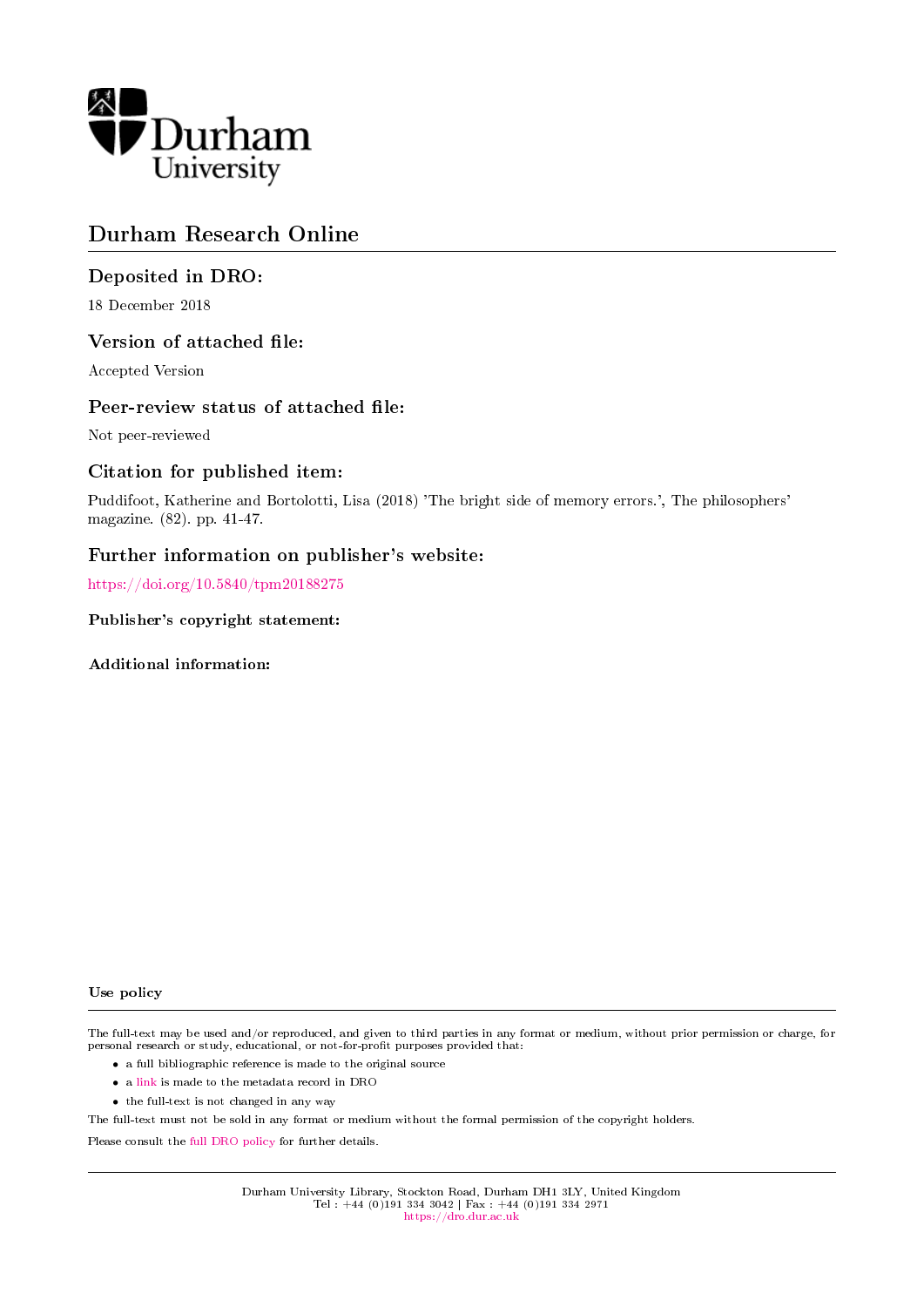# **THE BRIGHT SIDE OF MEMORY ERRORS**

By Katherine Puddifoot and Lisa Bortolotti

On several occasions in 2001, following the attacks the World Trade Centre on 9/11, US President George Bush said he remembered watching on TV the first plane crashing into the Towers. However, at the time there was no footage of the first plane crash, so his recollection could not be accurate. He was told about the crash, but did not watch it on TV. More recently, in 2015, presidential candidate Donald Trump said he remembered witnessing large crowds of Muslims celebrating the 9/11 attacks in New Jersey. There is no evidence that such a celebration occurred, although there was a rumour at the time that some Muslims had cheered at the news of the terrorist attack. This rumour was never confirmed, and later proved false.

It is natural to interpret memory errors like these—where a person misremembers the details of a past event—as showing that the person who makes the error is poor at remembering things, or at least poorer at remembering things than other people. If the person is a new mother, you might conclude that they have "baby brain". If the person is over a certain age, you might conclude that their memory is declining. In any case, you are likely to take evidence of the memory error to provide reason for reducing the trust that you place in the person who makes the error, perhaps looking for other, more trustworthy people to depend upon for information.

This could be a serious mistake. If Bush misremembers details of how he learnt about the first plane crashing into the World Trade Centre, you have reason not to trust his description of that event. If Trump misremembers seeing large crowds of Muslims cheering, you should not take his word about the reaction Muslims had after the attacks. But it can be a mistake to infer from evidence that people have made a memory error that they are less reliable at remembering things than other people or their younger selves, or that they are generally an unreliable source of information.

These points become clearer when we consider the recent discussion of memory errors in cognitive science. It is now widely recognised that memory errors are often the result of the ordinary ways that the human brain operates. It is generally accepted that memories are *reconstructed*. Memory systems do not act like storehouses, retaining complete records of events in the past in discrete files. Instead, they store traces of information about events. These traces of information are recombined at the point when a person remembers an event, *constructing* a memory of the event. Because memory systems construct representations of the past from traces, and there are gaps to be filled, they are prone to error: for instance, traces of information from different events can be combined in ways that inaccurately reflect the past.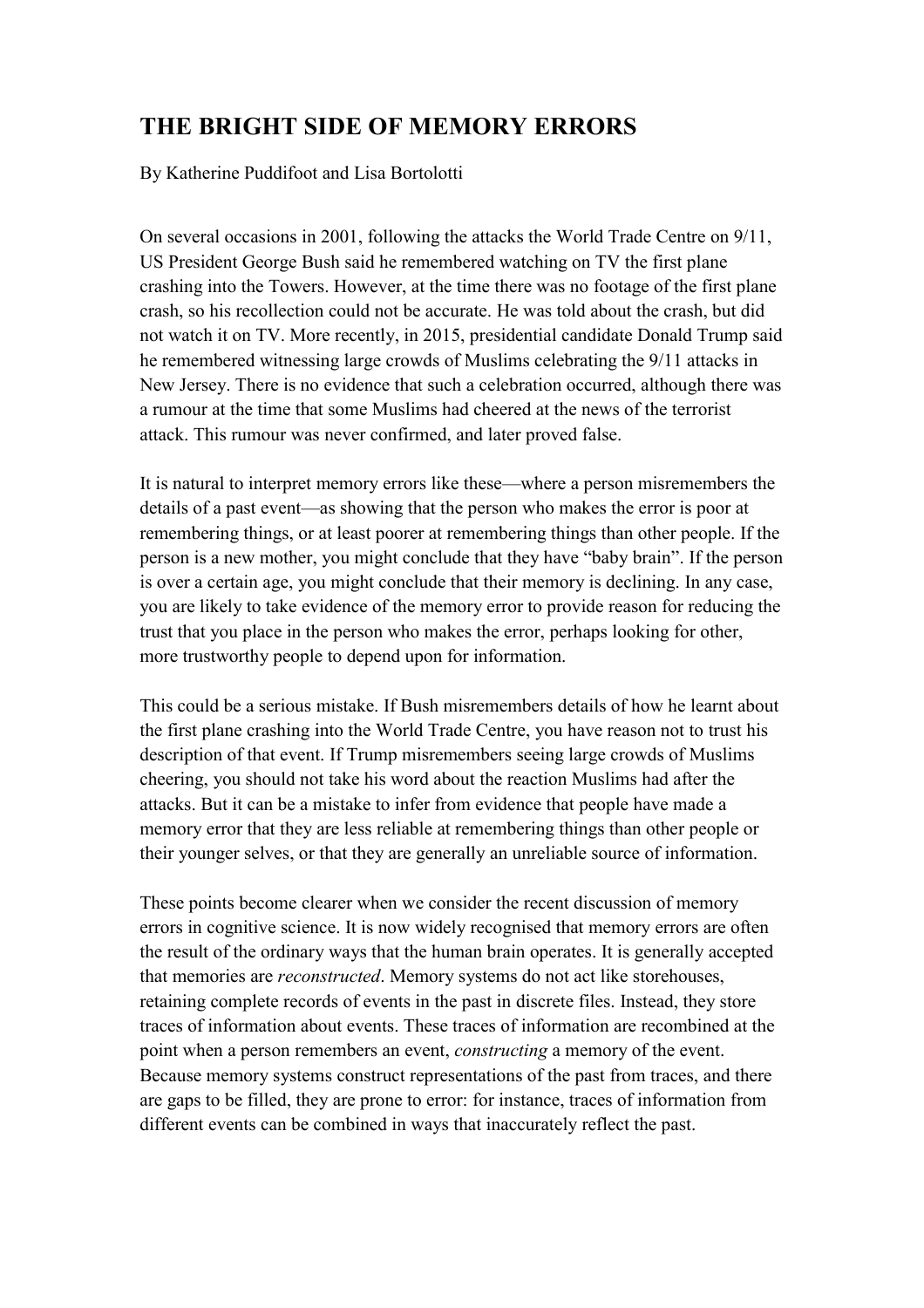We all have reconstructive memory systems. Consequently, we are all highly susceptible to making the types of memory errors that result from the process of reconstruction. When we make these errors, we should not be assumed to be less reliable than other people at remembering the past because other people are also susceptible to making these errors. We should not be assumed to be less reliable than our former, younger selves, because they too were susceptible to making the same errors. If other people judge us in these ways, then they are being overly harsh.

## **REASON FOR PESSIMISM?**

We might get quite pessimistic at this point. The picture of human memory sketched by the cognitive sciences might be interpreted as indicating that we should not trust anyone because we are all susceptible to making memory errors. In fact, there are good reasons to resist this pessimism. First, it is consistent with memory systems being reconstructive that they very frequently, even most of the time, produce true memories of the past. In order to navigate our physical and social environments, we need to be able to learn from past experiences. The fact that we make our way around our physical and social worlds largely successfully suggest that our memory systems often construct memories of the past that are reliable. Reconstructive memory systems are clearly not infallible because they produce errors, but this does not mean that they are not highly reliable, producing accurate memories under many circumstances.

Second, some of our memory errors can increase our overall fitness and even boost our psychological wellbeing. For instance, memories of the past that are biased and self-enhancing lead us to remember our past selves better than we really were at the time (e.g. smarter). This allows us to form an unrealistically positive view of ourselves which may support our motivation to continue pursuing our goals after setbacks rather than give up, and thus improves our resilience in critical situations and our chances of success in fulfilling our goals.

Third, and perhaps most surprisingly, the very features of the human brain that make us prone to memory errors can also put us in a good position to gain knowledge about the world by making us good at gathering and processing information. To illustrate this point, let us focus in on two commonly discussed memory errors.

## **ADVANTAGES OF RECONSTRUCTIVE MEMORY**

One error that has been the focus of intense debate in psychology and legal theory, in large part due to the work of University of California, Irvine psychologist Elizabeth Loftus, is the post-event *misinformation effect*. When this effect occurs, memories are updated to reflect false information that is received *after an event*. The effect has been widely discussed within the legal and forensic context as it is argued that claimants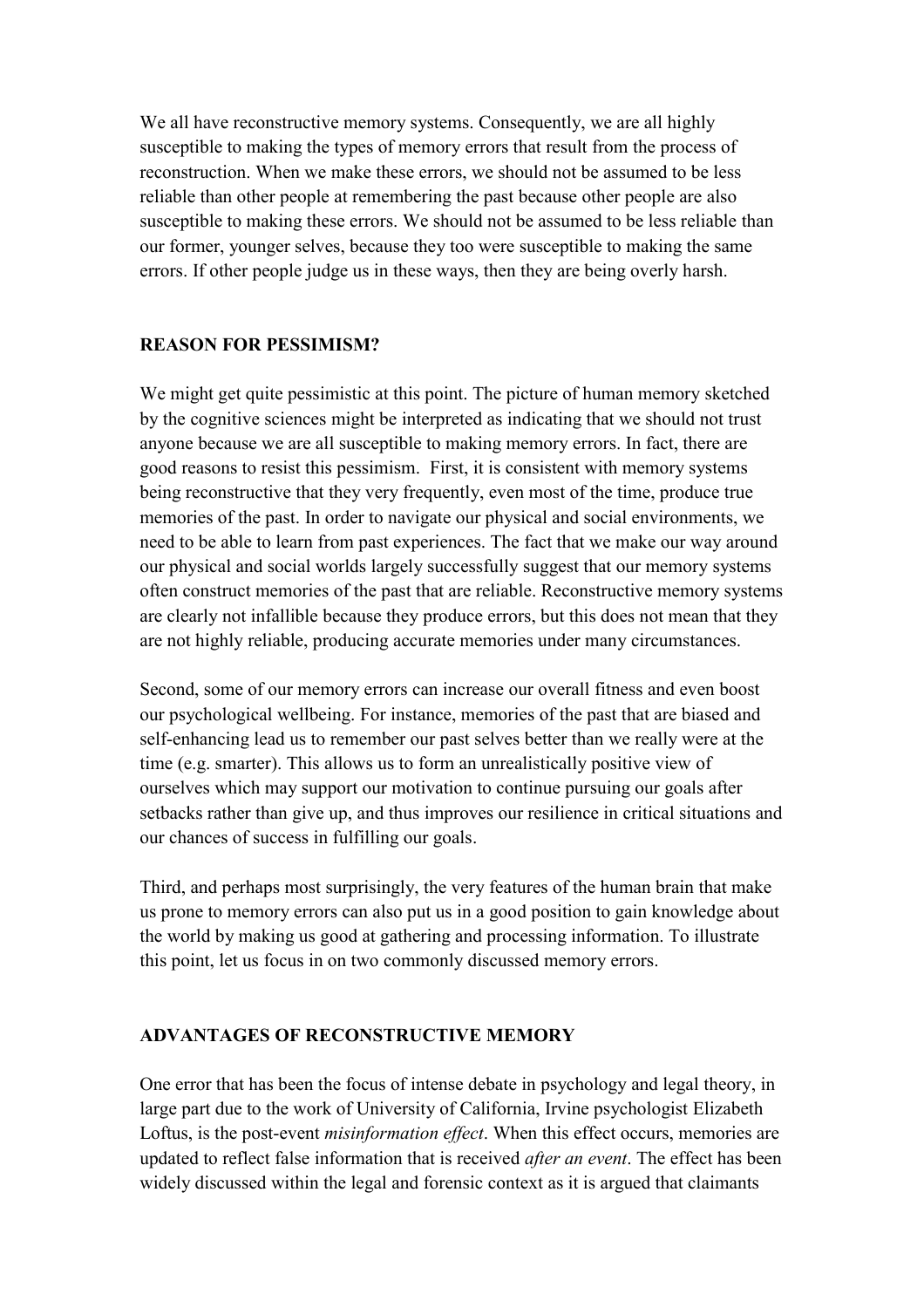and eyewitnesses are susceptible to being influenced by false information, for example through suggestive police questioning, and consequently provide false testimony. Clearly, the misinformation effect can be deeply problematic, leading us to have and report false beliefs about events that we experienced. In a criminal context, this can involve people being falsely accused or acquitted of serious crimes.

However, it is important to notice that recent explanations of the misinformation effect suggest that the mechanisms leading to the effect can, under some circumstances, increase the chance of gathering and storing accurate information. Neuroscientists tell us that, when the memory of an event is recalled, the information stored in the memory is reactivated, and there is a period during which new information about that event can be incorporated into the memory—this process has been labelled *reconsolidation*.

In a bad case, the new information about the event that is incorporated into the memory is false, leading to the misinformation effect. It is likely that something similar happened to the recollections of 9/11 reported by Bush and Trump. Bush might have heard reports about the first plane crashing and incorporated that story into his own experience of 9/11 ("I *saw* the crash"). Similarly, Trump might have heard the rumour about crowds of Muslims celebrating and incorporated that story in his own recollection of how people reacted on the day ("I *saw* crowds cheering"). In the such examples, the information added to the memory is inaccurate.

However, in good cases, reconsolidation allows existing memories to be updated to reflect the most recent information that we have about an event, and that information is accurate. Imagine, for example, that you have met your new colleague James while walking through your workplace. You decide to make eye contact, smile and say hello. However, James ignores your efforts, avoids eye contact, and walks on by. You form the impression that James is rude. You think to yourself that he is not going to be a good colleague. You later meet another colleague and friend, Rita. She tells you that James has just received some bad news about a family member. At this point, your memory of the original event (meeting James and being ignored by him) is reactivated and the new information (James had just received bad news) is incorporated. You no longer remember that James behaved in a rude way, but remember instead that he looked distracted and upset. The information that is stored and ready for retrieval at the end of this process does not accurately reflect your experience of the initial event but it does reflect the most up to date information available to you. You are able to update your impression of your new colleague so that it is not inappropriately negative about his personal characteristics. What this example illustrates is that the brain mechanisms that produce the misinformation effect also enable us to form beliefs that reflect up to date information.

There is another common memory error, known as the Deese-Roediger-McDermott (DRM) illusion because it was initially studied by James Deese in the 1950s and then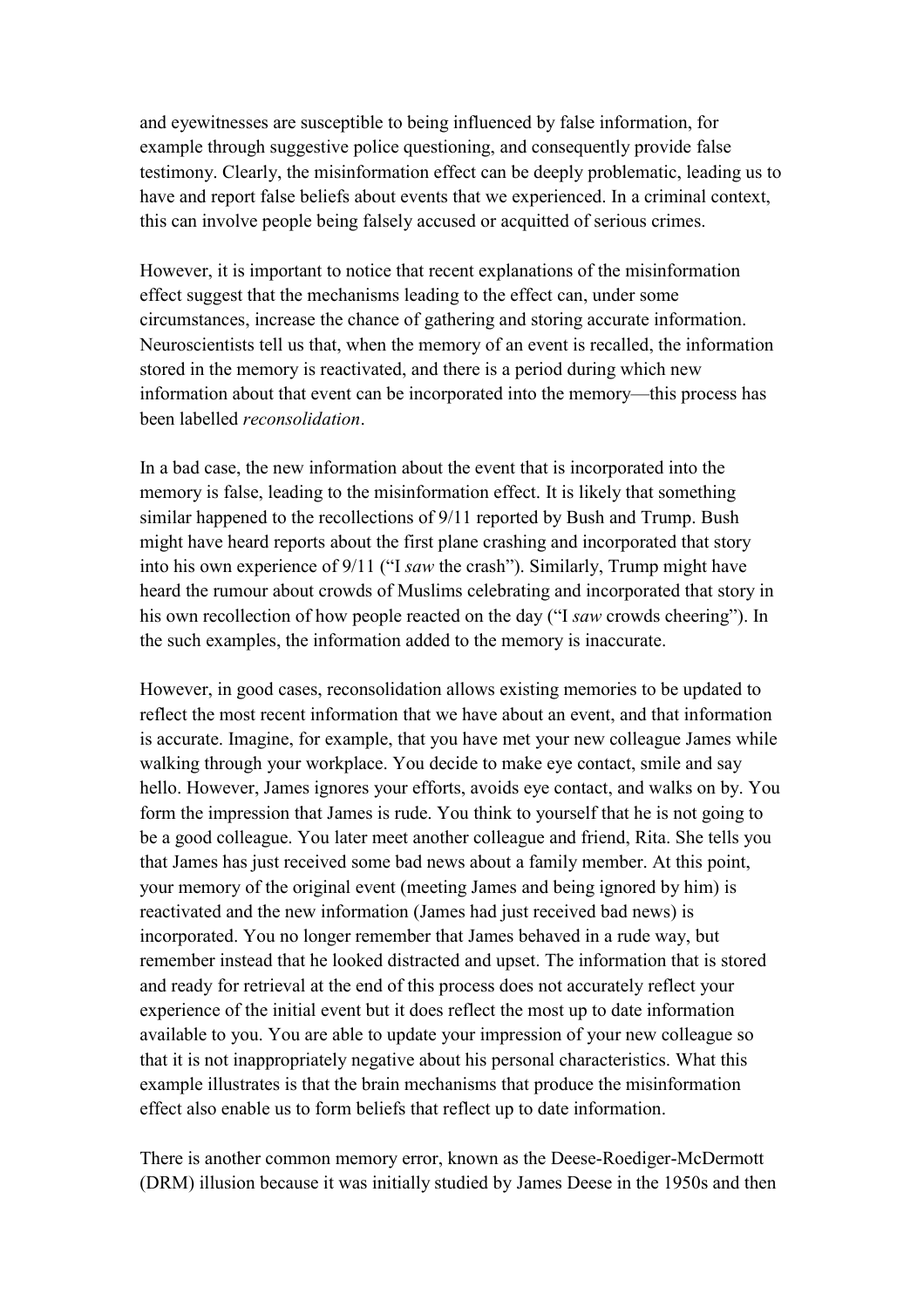again by Henry L. Roediger III and Kathleen McDermott in the 1990s. Deese, and Roediger and McDermott conducted experiments in which participants were presented with a list of words that had a related meaning (e.g. *baker, butter, filling, brown, dough, grain, flour, knife, wheat, old)* and then asked to recall the items on the list. Participants systematically claimed to have studied items that were not on the list but were related in meaning to those that were. In a related experiment by Brewer and colleagues in 1981, participants spent some time in an office context and then asked what they saw in the office. They claimed to have seen items that were not present but are commonly found in offices. Inside and outside of experimental settings we can believe that we encountered items that we did not, and therefore have false memories.

Mistakenly thinking that you encountered items that you did not can prevent you from having knowledge about your environment. But there are two explanations of the DRM illusion, both of which suggest that the features of the human brain that sometimes lead us to mistakenly think that we encountered items can also lead us to gain knowledge.

The first explanation is that the encounters with items that are closely related to each other trigger the concepts of related items. Thoughts about bakers, butter, and fillings, for example, trigger the thought of bread. Then, mistakenly, we remember the concept being triggered but misidentify the memory, thinking that it is a memory of encountering the item.

On this explanation, the DRM illusion is due to the way that the mind comes to associate items with each other. It is also due to the way that exposure to some items triggers thoughts about related items. These tendencies can help us to gain knowledge. If items are associated with each other because they have been encountered in the same place and time, e.g. they have all been encountered in an office, then they are likely to be encountered together again. Associating the items with each other allows us to predict what we are likely to find in our environment. If we are in a new workplace, for example, we associated the items that we encounter with other items that we are likely to encounter, because they are frequently found in offices. This will enable us to predict what we are likely to find in the novel environment. Making such associations can allow us to predict features of our environment.

The second explanation of the DRM illusion proposed within cognitive science is that the information about the items that are encountered is represented in two different ways in the mind. The mind records each of the items (e.g. each office item) and separately records the common theme linking all the items (office items). The memory of the common theme outlasts the memory of the specific details. If we try to recall the specific items after the memory with the details has faded we depend upon our memory of the common theme. For instance, the memory that there were office items can be used to determine which specific items we encountered. Errors occur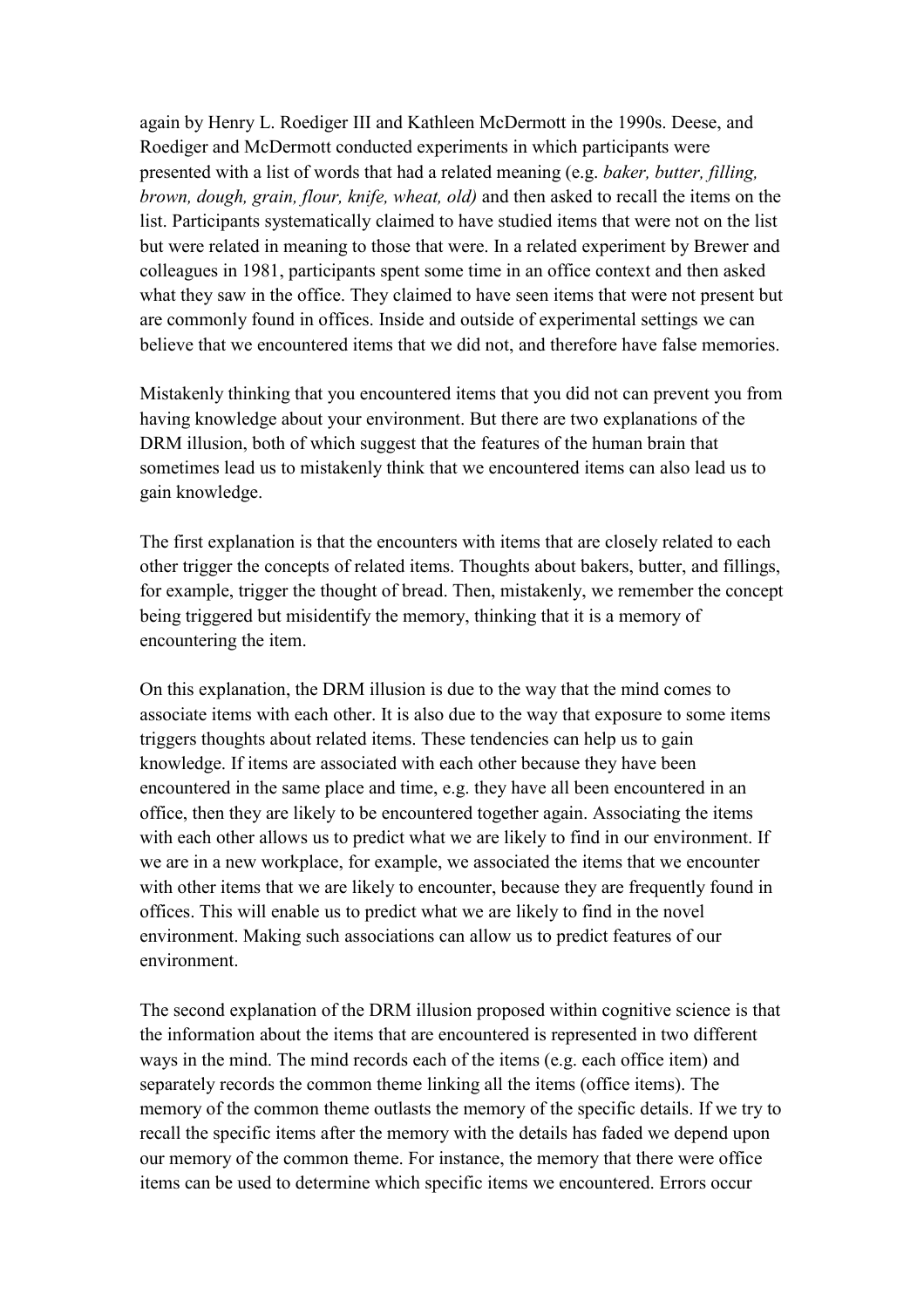when our memory systems fill out details about the items that we have encountered in a way that fits with the memory of the common theme of the items (e.g. with office items) but includes items that were not present.

On this explanation of the DRM illusion, the formation of memories that reflect a common theme among the items we encountered and the dependence upon that memory are the source of the memory error. Once again, this feature of human memory systems can help us to gain knowledge. Human memory only has limited storage capacity, so it is not efficient for it to store details about each of the items encountered in an environment, which is why the details fade. But the common theme of the items can be contained in a compact record; it does not require much storage capacity and therefore lasts longer. Once details fade, the compact, abstract memory of the common theme provides an important source of information: it is possible to make an inference from the common theme we remember to the specific details that we experienced. For instance, it is possible to infer from the memory of being surrounded by office items that we were near a desk. The memory of the common theme can also support further abstract thinking, inference and convergent thinking.

Take the example of Antonia. She has been given a shopping list by her partner, but she misplaces the list after briefly looking at it. She does not recall the specific items on the list but has formed a memory of the common theme of the items on the list: they were ingredients for a cake. Based on her memory of this common theme, she buys eggs and flour. She buys eggs because they are cake ingredients, not because 'eggs' was on the list. 'Eggs' was not on the list, because she already has eggs at home. However, Antonia's formation of the memory of the common theme (cake ingredients) and her dependence on that memory allows her to buy flour, which was one of the items on the list and is one of the ingredients she needs. Using the memory of the common theme, Antonia can also engage in further reasoning: she can conclude that her partner is planning to bake a cake, that she is going to have something tasty after tea, that she does not have to buy dessert, and so on.

So the features of the human brain that lead it to produce some of the most commonly discussed memory errors also enable us to gain knowledge. Memories of past events can be updated with new information. Information that might otherwise be lost can be retained. Predictions can be made about items that are likely to be found in an environment. We can engage in abstract reasoning. Each of these outcomes can be both the result of the features of the human brain that cause common memory errors *and* sources of knowledge.

Now let us consider our opening examples of memory errors. It might be natural to think that Bush's and Trump's memory of what happened in 9/11 is unreliable, that they should not be trusted, and that other people are more reliable sources of information. But in fact they could be a good source of information on other matters because it is likely that the errors they made are due to the *ordinary* ways that *all*